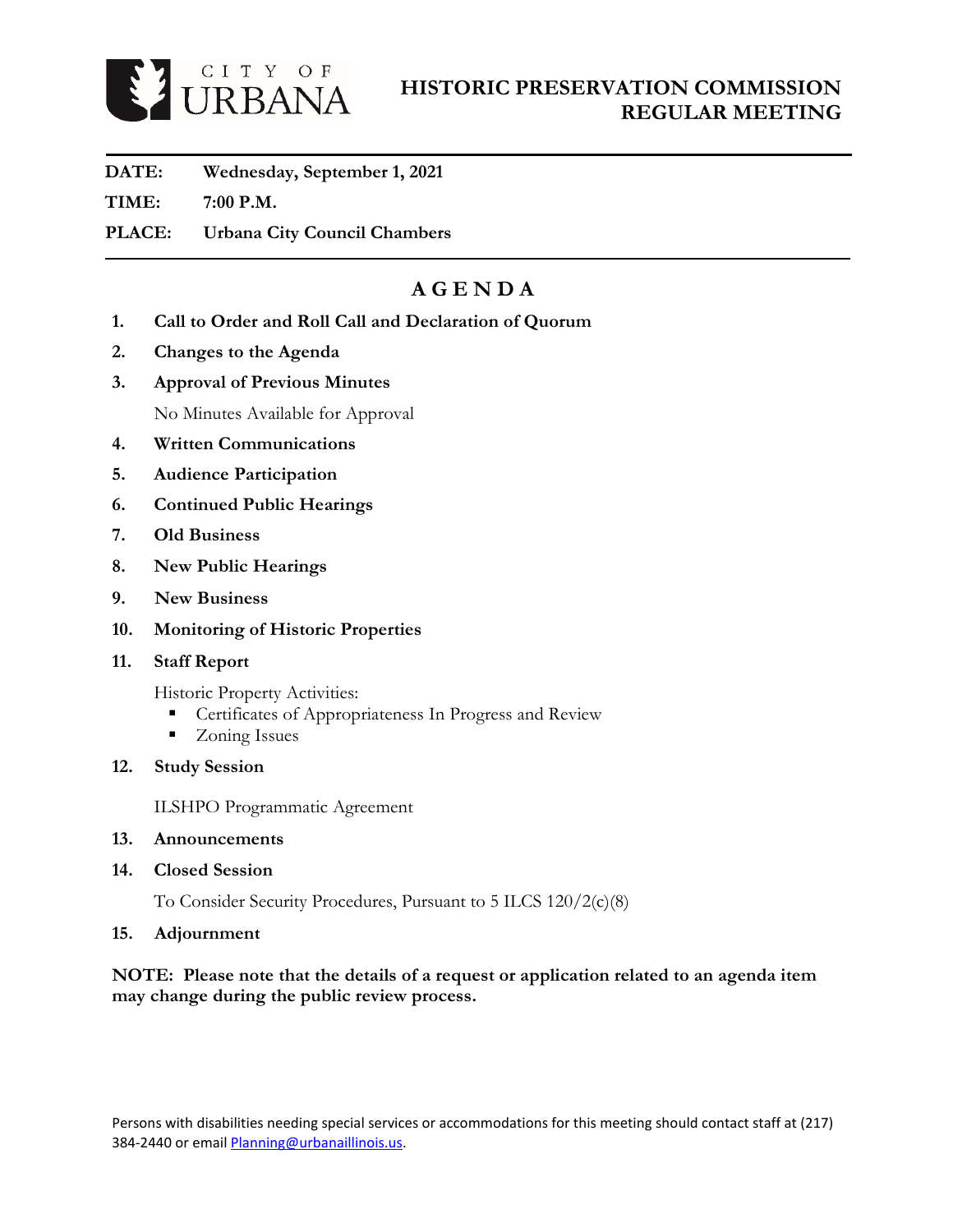# **PUBLIC INPUT**

The City of Urbana welcomes Public Input during open meetings of the City Council, the City Council's Committee of the Whole, City Boards and Commissions and other City-sponsored meetings. Our goal is to foster respect for the meeting process, and respect for all people participating as members of the public body, city staff, and general public. The City is required to conduct all business during public meetings. The presiding officer is responsible for conducting those meetings in an orderly and efficient manner.

Public Input will be taken in the following ways:

#### **Email Input**

Public comments must be received prior to 5:00 pm on Wednesday, September 1, 2021 at the following: Planning@urbanaillinois.us. The subject line of the email must include the words "PUBLIC INPUT" and the meeting date. Emailed public comments labeled as such will be incorporated into the public meeting record, with personal identifying information redacted. Copies of written communications received after the packet of information was sent out will be available at the meeting.

#### **Written Input**

Any member of the public may submit their comments addressed to the members of the public body in writing. If a person wishes their written comments to be included in the record of Public Input for the meeting, the writing should so state. Written comments must be received prior to 5:00 pm on Wednesday, September 1, 2021.

#### **Verbal Input**

Protocol for Public Input is one of respect for the process of addressing the business of the City. Obscene or profane language, or other conduct that threatens to impede the orderly progress of the business conducted at the meeting is unacceptable.

Public comment shall be limited to no more than four (4) minutes per person. The Public Input portion of the meeting shall total no more than one (1) hour, unless otherwise shortened or extended by majority vote of the public body members present. The presiding officer or their designee, shall monitor each speaker's use of time and shall notify the speaker when the allotted time has expired. A person may participate and provide Public Input once during a meeting and may not cede time to another person, or split their time if Public Input is held at two (2) or more different times during a meeting. The presiding officer may give priority to those persons who indicate they wish to speak on an agenda item upon which a vote will be taken.

Persons with disabilities needing special services or accommodations for this meeting should contact staff at (217) 384-2440 or emai[l Planning@urbanaillinois.us.](mailto:Planning@urbanaillinois.us)